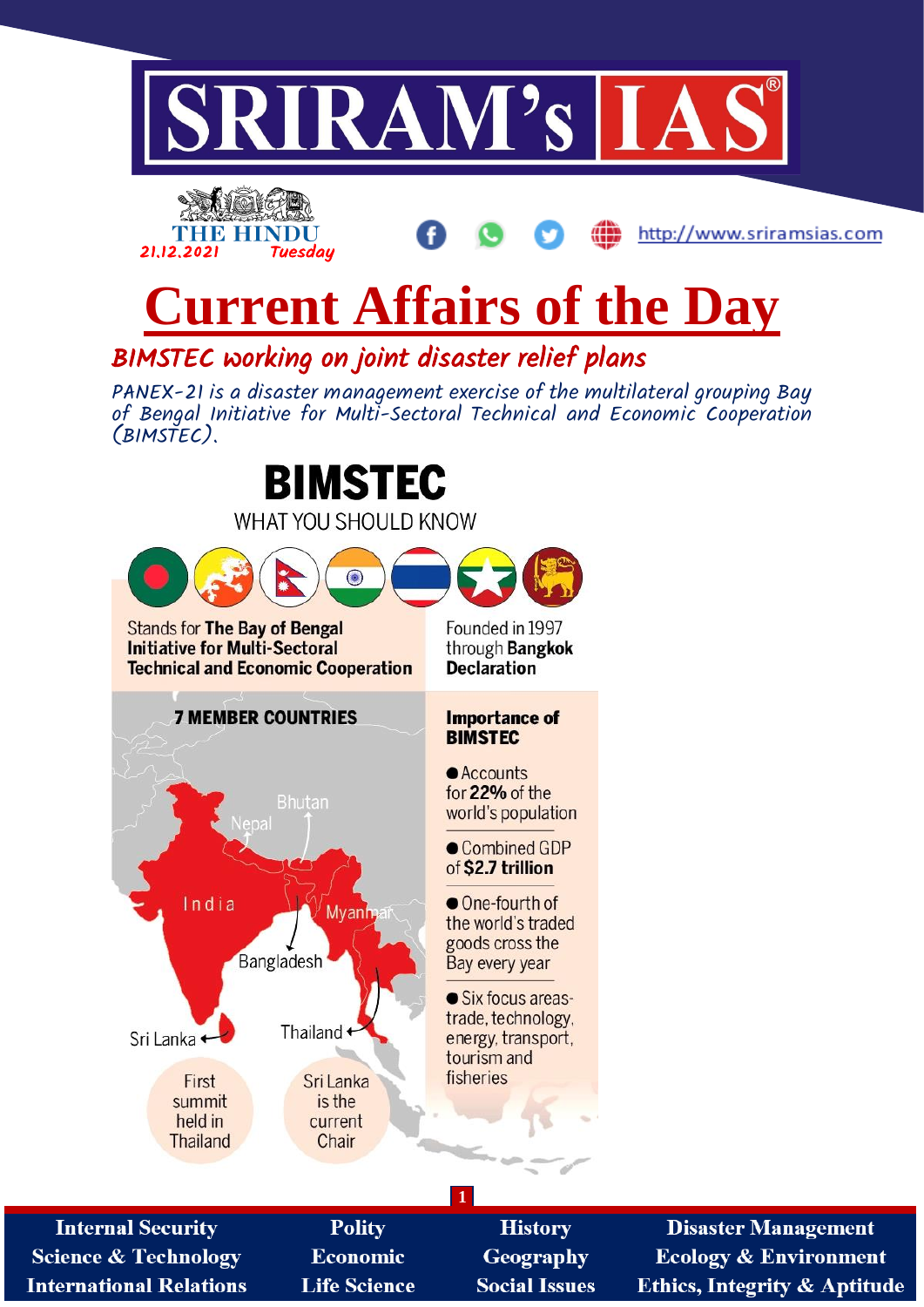



Multistate cooperatives: how they function, why govt plans to amend the law



 The Centre has decided to amend the Multi State Cooperative Societies (MSCS) Act, 2002 to "plug the loopholes in the Act". What is the Act, and what are multistate cooperative societies?

# What is the Act, and what are multistate cooperative societies?

- 1. Cooperatives are a state subject, but there are many societies such as those for sugar and milk, banks, milk unions etc whose members and areas of operation are spread across more than one state. The Act was passed to govern such cooperatives.
- 2. For example, most sugar mills along the districts on the Karnataka-Maharashtra border procure cane from both states.
- 3. They draw their membership from both states, and they are thus registered under the MSCS Act. Their board of directors has representation from all states they operate in.
- 4. Administrative and financial control of these societies is with the central registrar, with the law making it clear that no state government official can wield any control on them.

| <b>Internal Security</b>        | <b>Polity</b>       | <b>History</b>       | <b>Disaster Management</b>              |  |
|---------------------------------|---------------------|----------------------|-----------------------------------------|--|
| <b>Science &amp; Technology</b> | <b>Economic</b>     | Geography            | <b>Ecology &amp; Environment</b>        |  |
| <b>International Relations</b>  | <b>Life Science</b> | <b>Social Issues</b> | <b>Ethics, Integrity &amp; Aptitude</b> |  |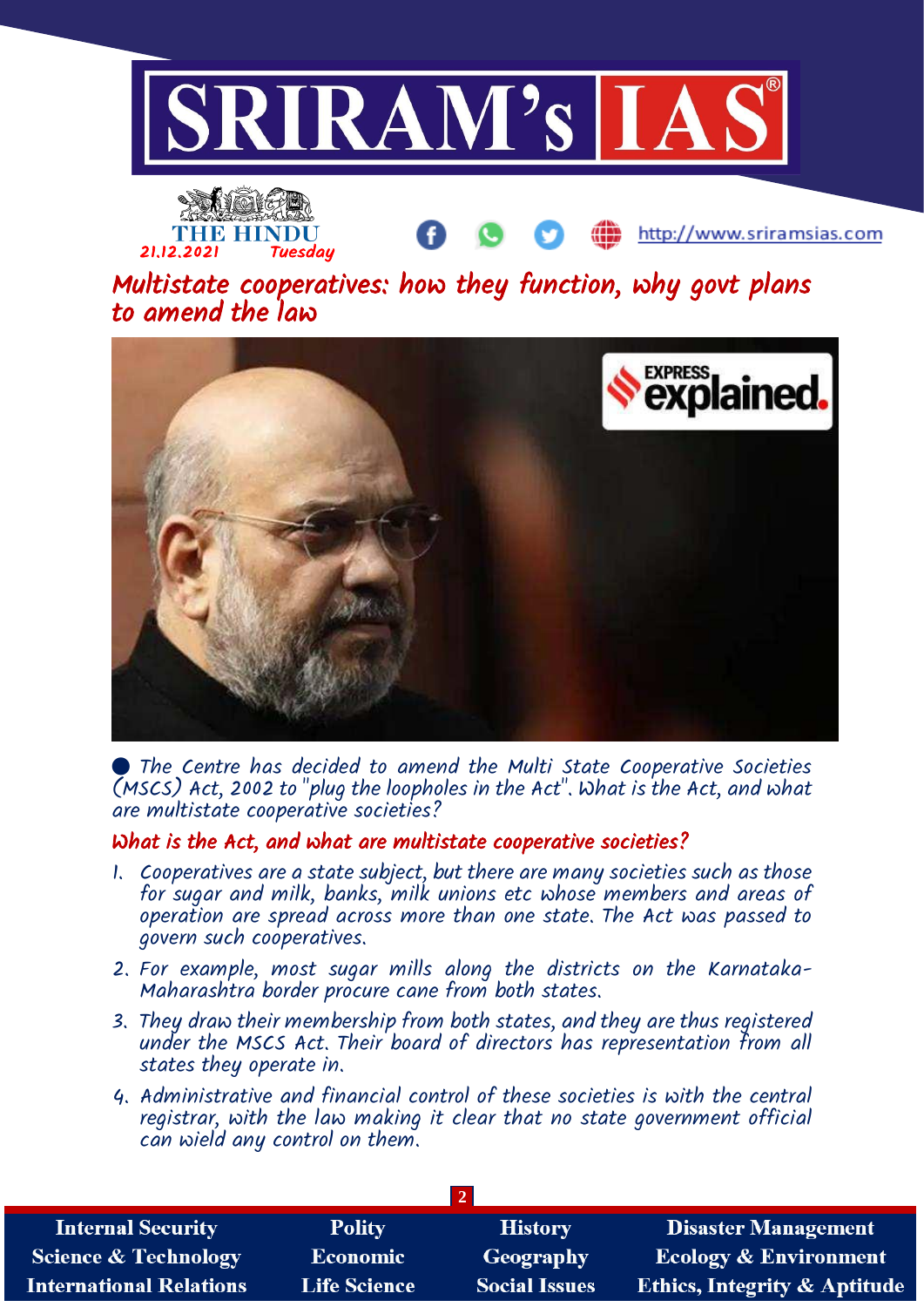



- 5. Since the law was enacted, 1,479 such societies have been registered, of which 9 have been deregistered since. Maharashtra has the highest number at 567, followed by Uttar Pradesh (147) and New Delhi (133).
- 6. Credit societies constitute the bulk of registered societies at 610, followed by agro-based ones (which include sugar mills, spinning mills etc) at 244. There are 96 multistate cooperative dairies and 66 multistate cooperative banks.

# Why does the government plan to amend the Act?

- 1. Experts on cooperatives talk of loopholes in the Act. The exclusive control of the central registrar, who is also the Central Cooperative Commissioner, was meant to allow smooth functioning of these societies.
- 2. The central Act cushions them from interference of

### **OBJECTIVES OF THE MSCS ACT,2002**

The Multi-State Co-operative Societies Act, 2002 ("MSCS Act, 2002") was enacted with the following objectives:

http://www.sriramsias.com

- 1. To facilitate the voluntary formation of Multi-State Co-operative Societies in the country ;
- 2. To expand the area of operation of societies in more than one state to serve the interest of members:
- 3. To ensure that societies carry on their activities on the principles of self-help and mutual aid and to promote social and economic upliftment/welfare of the members;
- 4. To provide for democratic functioning of societies, giving rights and opportunities to members to take part in the affairs of the society; and
- 5. To provide functional autonomy and management rights to the members.

state authorities so that these societies are able to function in multiple states. What was supposed to facilitate smooth functioning, however, has created obstacles.

- 3. While the system for state-registered societies includes checks and balances at multiple layers to ensure transparency in the process, these layers do not exist in the case of multistate societies.
- 4. Instead, the board of directors has control of all finances and administration. For expenditure above a certain level, the annual general body meeting of the society has to be called.

| <b>Internal Security</b>        | <b>Polity</b>       | <b>History</b>       | <b>Disaster Management</b>              |  |
|---------------------------------|---------------------|----------------------|-----------------------------------------|--|
| <b>Science &amp; Technology</b> | <b>Economic</b>     | Geography            | <b>Ecology &amp; Environment</b>        |  |
| <b>International Relations</b>  | <b>Life Science</b> | <b>Social Issues</b> | <b>Ethics, Integrity &amp; Aptitude</b> |  |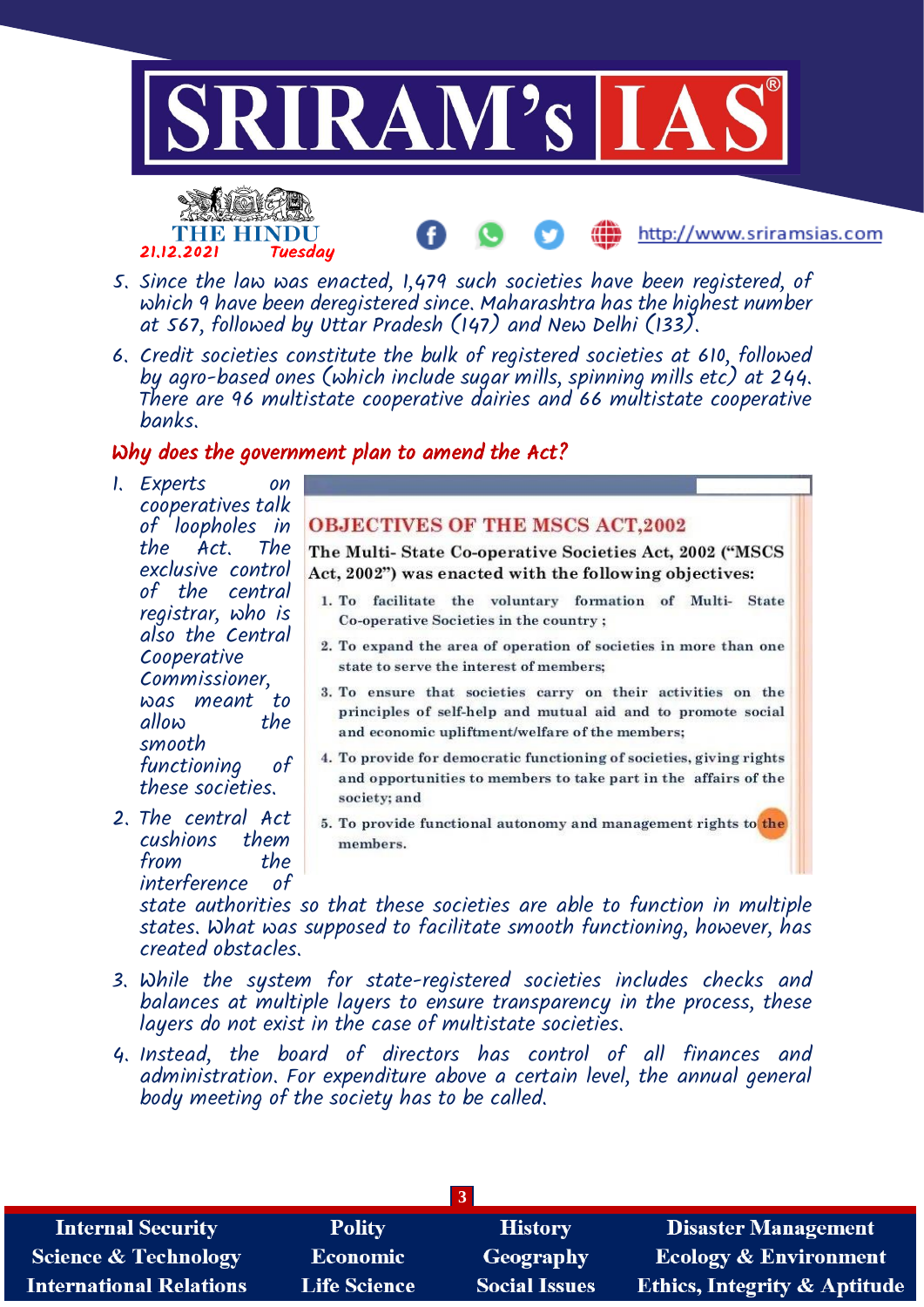

- THE HINDU 21.12.2021 Tuesday
- 5. The annual report of these societies has to be submitted either online or offline to the central registrar before September every year. This year, 1,458 reports have been submitted.

# What are the other issues with the Act?

- 1. Many experts have noted there is an apparent lack of day-to-day government control on such societies. Unlike state cooperatives, which have to submit multiple reports to the state registrar, multistate cooperatives need not.
- 2. The central registrar can only allow inspection of the societies under special conditions  $-\tilde{a}$  written request has to be sent to the office of the registrar by not less than one-third of the members of the board, or not less than one-fifth of the number of members of the society.
- 3. Inspections can happen only after prior intimation to societies.
- 4. The on-ground infrastructure for the central registrar is thin  $-$  there are no officers or offices at the state level, with most work being carried out either online or through correspondence.
- 5. For members of the societies, the only office where they can seek justice is in Delhi, with state authorities expressing their inability to do anything more than forwarding their complaints to the central registrar.
- 6. There have been instances across the country when credit societies have launched Ponzi schemes taking advantage of these loopholes. Such schemes mostly target small and medium holders with the lure of high returns.
- 7. Fly-by-night operators get people to invest and, after a few instalments, wind up their operations. In Maharashtra, the state commissioner used to get multiple complaints of this nature but could not take any action, given the lack of ground staff necessary for verifying the antecedents of such societies.

# What kind of amendments can be expected?

- 1. The Centre is holding extensive consultations with experts from various fields: bankers, sugar commissioners, cooperative commissioners, housing societies federations etc.
- 2. Senior central government officials said they will also increase their manpower, first in Delhi and then in the states, to ensure better governance of the societies.
- 3. Also, technology will be used to bring in transparency.

| <b>Internal Security</b>        | <b>Polity</b>       | <b>History</b>       | <b>Disaster Management</b>              |  |
|---------------------------------|---------------------|----------------------|-----------------------------------------|--|
| <b>Science &amp; Technology</b> | <b>Economic</b>     | Geography            | <b>Ecology &amp; Environment</b>        |  |
| <b>International Relations</b>  | <b>Life Science</b> | <b>Social Issues</b> | <b>Ethics, Integrity &amp; Aptitude</b> |  |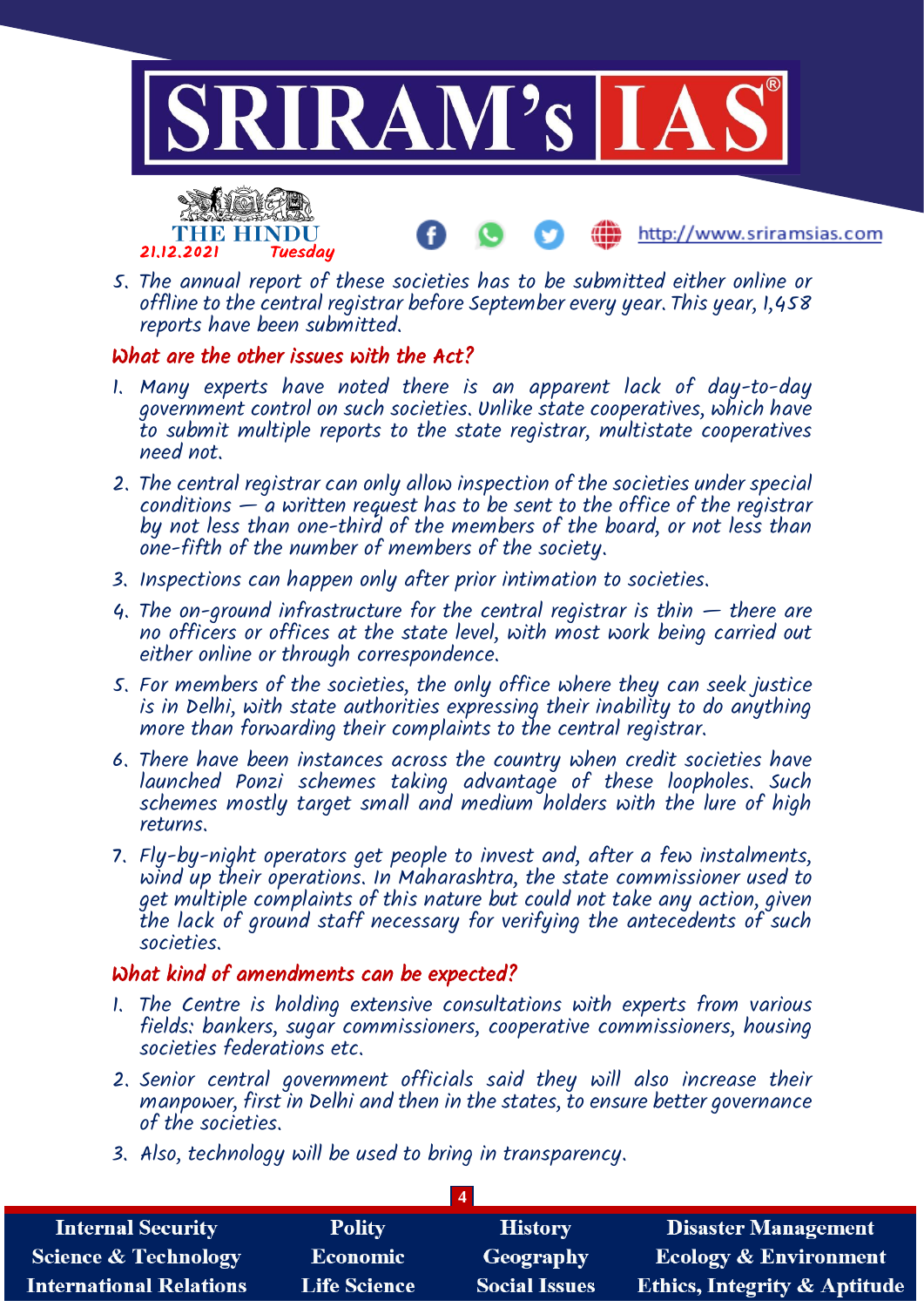



New Ministry of Cooperation:

# Ministry of Co-operationrealizing the vision of 'Sahkar se Samriddhi'

- To provide a separate administrative, legal and policy framework for strengthening cooperative movement in the country
- Will help deepen Co-operatives as a true people based movement
- Will work to streamline processes for 'Ease of doing business' for co-operatives
- Will work to enable development of Multi-State Co-operatives

# Explained: India's missile capability, and where it stands in relation to its neighbours

 Defence Minister has urged DRDO scientists to work towards developing hypersonic missile technology. China had demonstrated its hypersonic missile capability with successful tests of a hypersonic glide vehicle (HGV) which, according to reports, circled the globe but missed its target by just a few kilometres.

| <b>Internal Security</b>        | <b>Polity</b>       | <b>History</b>       | <b>Disaster Management</b>              |
|---------------------------------|---------------------|----------------------|-----------------------------------------|
| <b>Science &amp; Technology</b> | <b>Economic</b>     | Geography            | <b>Ecology &amp; Environment</b>        |
| <b>International Relations</b>  | <b>Life Science</b> | <b>Social Issues</b> | <b>Ethics, Integrity &amp; Aptitude</b> |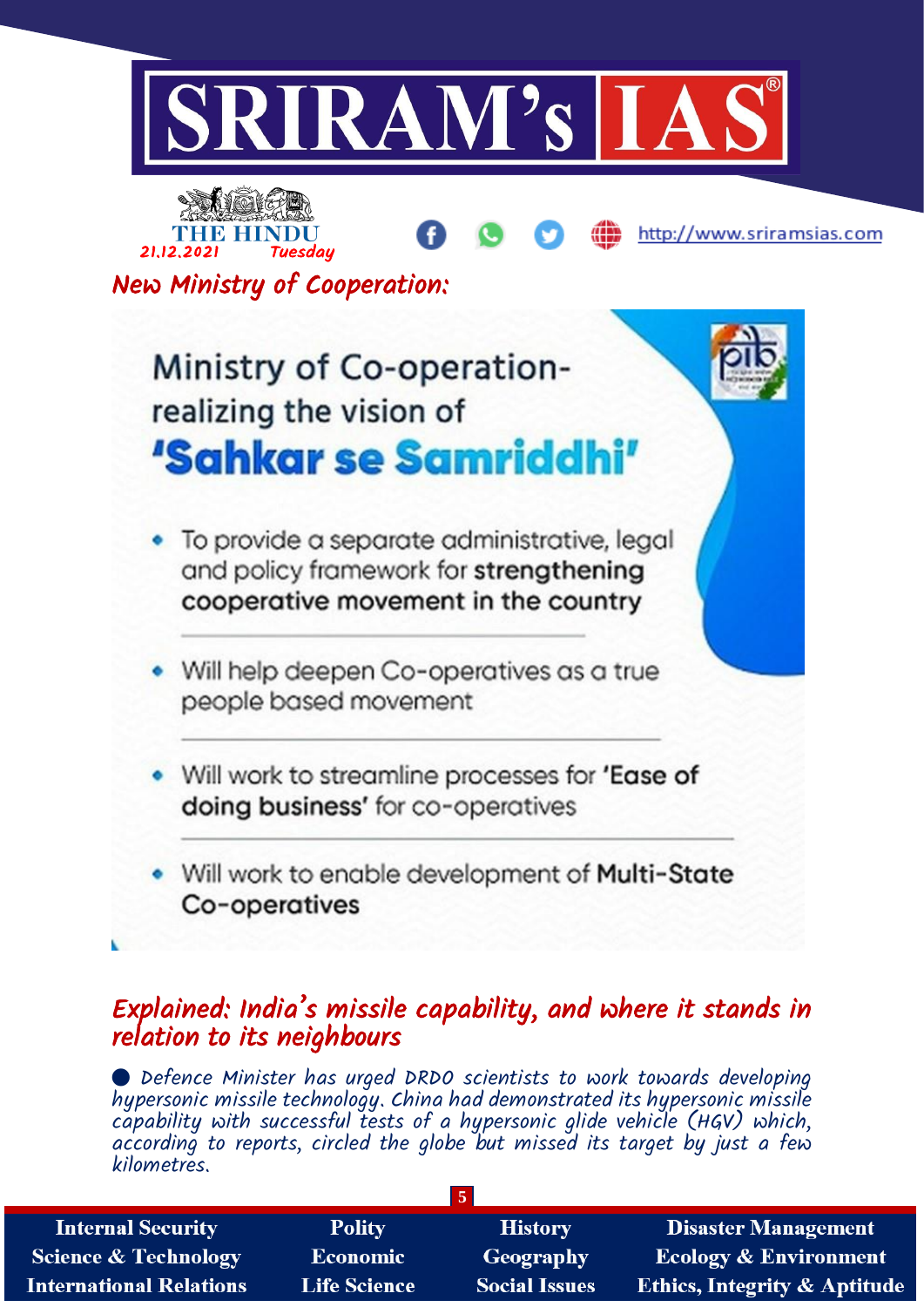

# What is the history of missile technology in India?

1. Before Independence, several kingdoms in India were using rockets as part of their warfare technologies. Mysore ruler Hyder Ali started inducting iron-cased rockets in his army in the mid-18th century.

2. By 1982, the Defence



Research and Development Laboratory (DRDL) was working on several missile technologies under the Integrated Guided Missiles Development Programme (IGMDP).

# What kind of missiles does India have?

India is considered among the top few nations when it comes to designing and developing missiles indigenously, although it is way behind the US, China and Russia in terms of range.

# Which of India's missile systems are most important?

- 1. The two most important are Agni and Prithvi, both being used by the Strategic Forces Command.
- 2. Agni (range around 5,000) is India's only contender for an inter-continental ballistic missile (ICBM), which is available in only a few countries.
- 3. Prithvi, although a short-range surface-to-surface missile with a 350 km range, has strategic uses.
- 4. India also tested an anti-satellite system.

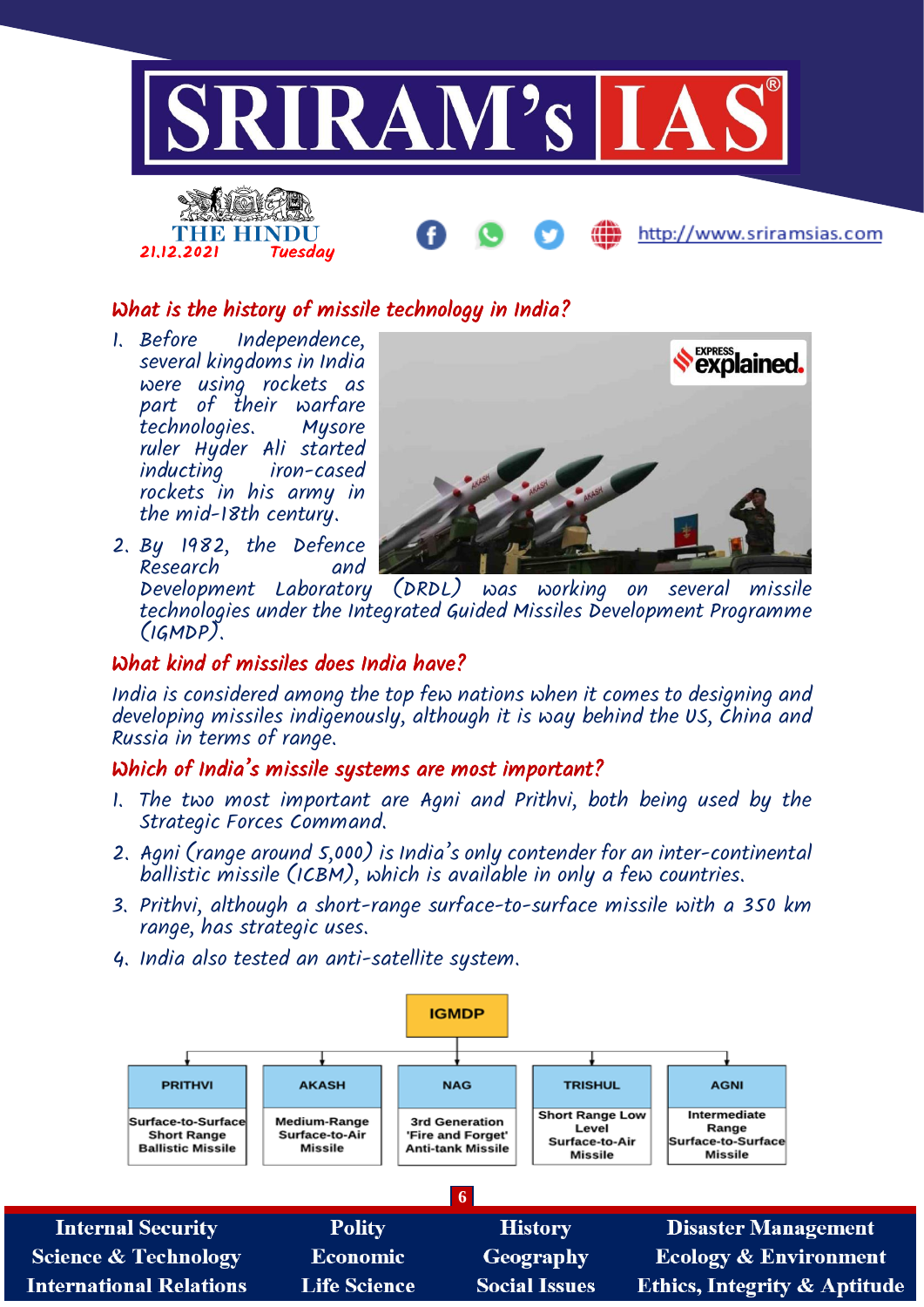



## What about hypersonic technology?

- 1. India has been working on this for a few years and is just behind the US, Russia and China. DRDO successfully tested a Hypersonic Technology Demonstrated Vehicle (HSTDV) in September 2020 and demonstrated its hypersonic air-breathing scramjet technology.
- 2. According to sources, India has developed its own cryogenic engine and demonstrated it in a 23-second flight. India will try to make a hypersonic cruise missile, using HSTDV.
- 3. Sources said only Russia has proven its hypersonic missile capability so far, while China has demonstrated its HGV capacity. India is expected to be able to have a hypersonic weapons system within four years, with medium- to long-range capabilities.

# What makes India good at missile technology?

- 1. The Army's artillery's modernisation programme said missile technology is<br>"one field in "one field in which India has made very, very positive substantial progress".
- 2. Under the IGMP then headed by A P J Abdul Kalam, later India's President first came to

#### **INTEGRATED GUIDED MISSILE DEVELOPMENT PROGRAM OF INDIA**

an Indian Ministry of defence program between the early 1980s and 2007 for the development of a comprehensive range of missiles

Agni missiles (surface to surface)

Agni - 1 strategic type Nuclear, HE, FAE, penetration, sub munitions, 700-800, 2002 Agni-2 strategic Nuclear, HE, FAE, penetration, sub munitions 2000-3000, 1999 Agni-3 strategic type Nuclear, HE, FAE, penetration, sub munitions 3500-5000, tested Agni-5 strategic Nuclear, HE, FAE, penetration, sub munitions 5000-6000,



Prithvi, then Agni. BrahMos, at 2.5-3 times the speed of sound, was among the fastest in the world when developed.

- 3. "After the nuclear blast in 1998, cryogenic etc were not given to us. Kalam and others, they made it a point that they developed it within the country."
- 4. The US is leading in missile technology, and China is building up". India is also "at a very advanced stage" among the top three or four nations.

| <b>Internal Security</b>        | <b>Polity</b>       | <b>History</b>       | <b>Disaster Management</b>              |  |
|---------------------------------|---------------------|----------------------|-----------------------------------------|--|
| <b>Science &amp; Technology</b> | Economic            | <b>Geography</b>     | <b>Ecology &amp; Environment</b>        |  |
| <b>International Relations</b>  | <b>Life Science</b> | <b>Social Issues</b> | <b>Ethics, Integrity &amp; Aptitude</b> |  |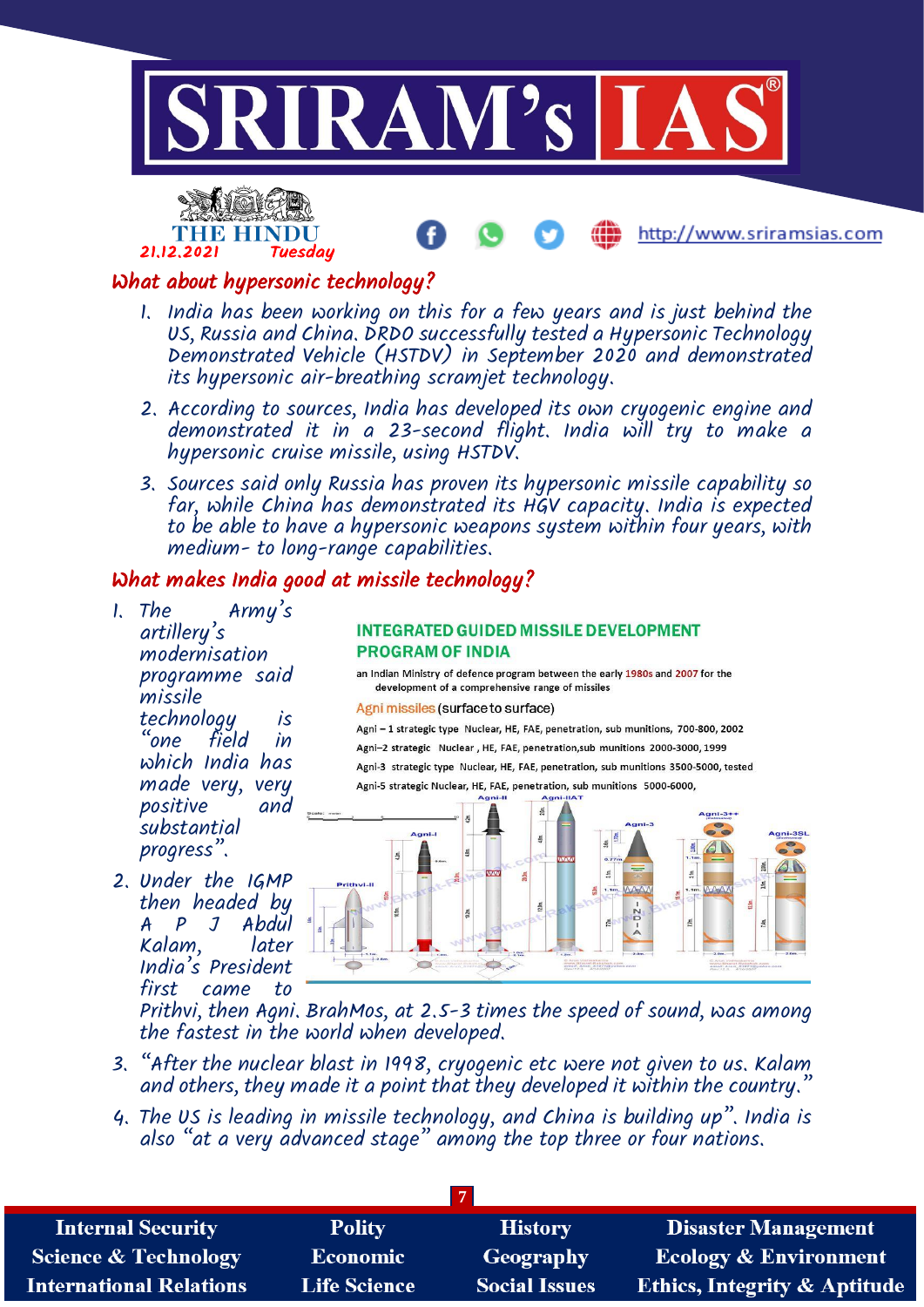

- 5. With India's missiles today our basic opponent, area of interest is the northern border [China]. On the western border [Pakistan] we cover the whole area.
- 6. With Agni V ready India is working on Agni VI and Agni VII, which should have a much longer range.



# Where do China and Pakistan stand compared to India?

- 1. According to a Pentagon report in 2020, China may have either achieved parity or even exceeded the US in land-based conventional ballistic and cruise missile capabilities.
- 2. China's missile development is "definitely a concern for us, but we will definitely evolve".
- 3. China has given Pakistan the technology, "but getting a technology and really using it, and thereafter evolving and adopting a policy is totally different".
- 4. He called hypersonic missiles "weapons of deterrence" but will not be used. He believes they "will continue to deter, but unlikely that China will ever use this. But if it does, India will not sit idle."
- 5. On nuclear capability, India does not call BrahMos nuclear, it can be used. India's only nuclear missiles are Prithvi and Agni, but beyond those, tactical nuclear weapons can be fired from some IAF fighter jets or from Army guns, which have a low range, around 50 km.

| <b>Internal Security</b>        | <b>Polity</b>       | <b>History</b>       | <b>Disaster Management</b>              |  |
|---------------------------------|---------------------|----------------------|-----------------------------------------|--|
| <b>Science &amp; Technology</b> | <b>Economic</b>     | <b>Geography</b>     | <b>Ecology &amp; Environment</b>        |  |
| <b>International Relations</b>  | <b>Life Science</b> | <b>Social Issues</b> | <b>Ethics, Integrity &amp; Aptitude</b> |  |